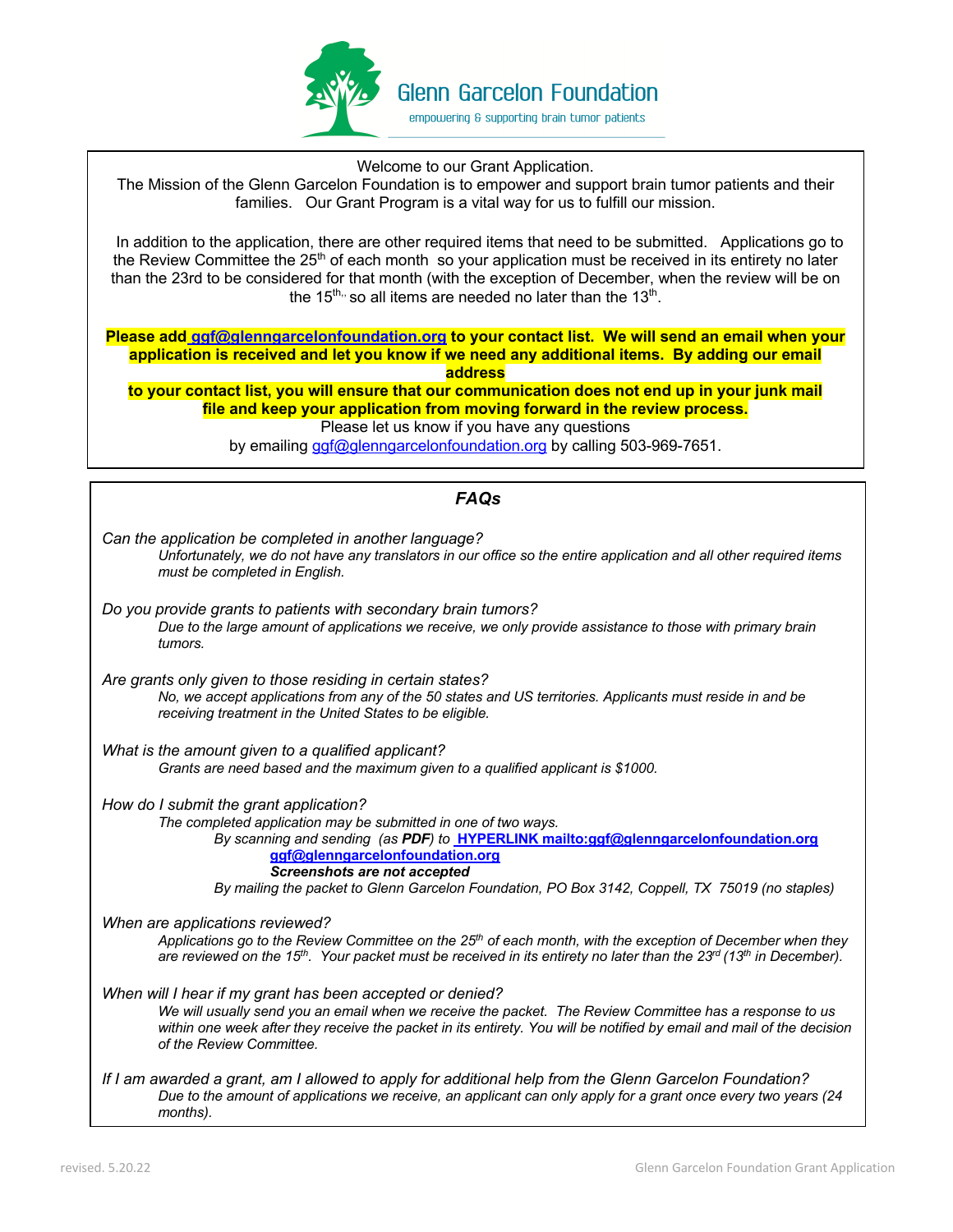

# Financial Assistance Application

# **PERSONAL INFORMATION**

## *PLEASE PRINT ALL INFORMATION CLEARLY*

| Primary language spoken ________________________<br>Do you or someone in the home speak English? ___________                                                                                                                                                                                                                            |  |
|-----------------------------------------------------------------------------------------------------------------------------------------------------------------------------------------------------------------------------------------------------------------------------------------------------------------------------------------|--|
| Mailing Address Lawrence and Contract and Contract and Contract and Contract and Contract and Contract and Contract and Contract and Contract and Contract and Contract and Contract and Contract and Contract and Contract an                                                                                                          |  |
|                                                                                                                                                                                                                                                                                                                                         |  |
|                                                                                                                                                                                                                                                                                                                                         |  |
| Email address of <b>patient</b> 2002 Contract 2008 Contract 2008 Contract 2008 Contract 2008 Contract 2008 Contract 2008                                                                                                                                                                                                                |  |
|                                                                                                                                                                                                                                                                                                                                         |  |
|                                                                                                                                                                                                                                                                                                                                         |  |
|                                                                                                                                                                                                                                                                                                                                         |  |
| If patient is a minor, email addresses AND phone numbers of parents/guardian - The manuscription of the manuscription of the manuscription of the manuscription of the manuscription of the manuscription of the manuscription                                                                                                          |  |
|                                                                                                                                                                                                                                                                                                                                         |  |
| Email and Phone number of relative <b>Contract Contract Contract Contract Contract Contract Contract Contract Contract Contract Contract Contract Contract Contract Contract Contract Contract Contract Contract Contract Contra</b>                                                                                                    |  |
|                                                                                                                                                                                                                                                                                                                                         |  |
| Does the patient have health insurance?<br>No<br>Yes                                                                                                                                                                                                                                                                                    |  |
| If you have health insurance, please indicate type of insurance (circle all that apply):                                                                                                                                                                                                                                                |  |
| Private<br>Medicaid<br>Medicare<br>Medicare+ Medigap                                                                                                                                                                                                                                                                                    |  |
| If private insurance, company name and the state of the state of the state of the state of the state of the state of the state of the state of the state of the state of the state of the state of the state of the state of t                                                                                                          |  |
| I certify that the information contained on this page is true and accurate.                                                                                                                                                                                                                                                             |  |
| Printed name of person completing application<br>Signature of person completing application                                                                                                                                                                                                                                             |  |
| Relationship to Patient?<br>Family Member/Caregiver<br><b>Health Care Professional</b><br>Self<br>Spouse                                                                                                                                                                                                                                |  |
| If someone other than the patient, parent, spouse or health care provider completes this application, we will need a notarized Power of<br>Attorney specific to the state you reside in, in order for us to discuss this patient and the grant application with you.<br><b>GRANT APPLICATION WILL NOT BE REVIEWED WITHOUT SIGNATURE</b> |  |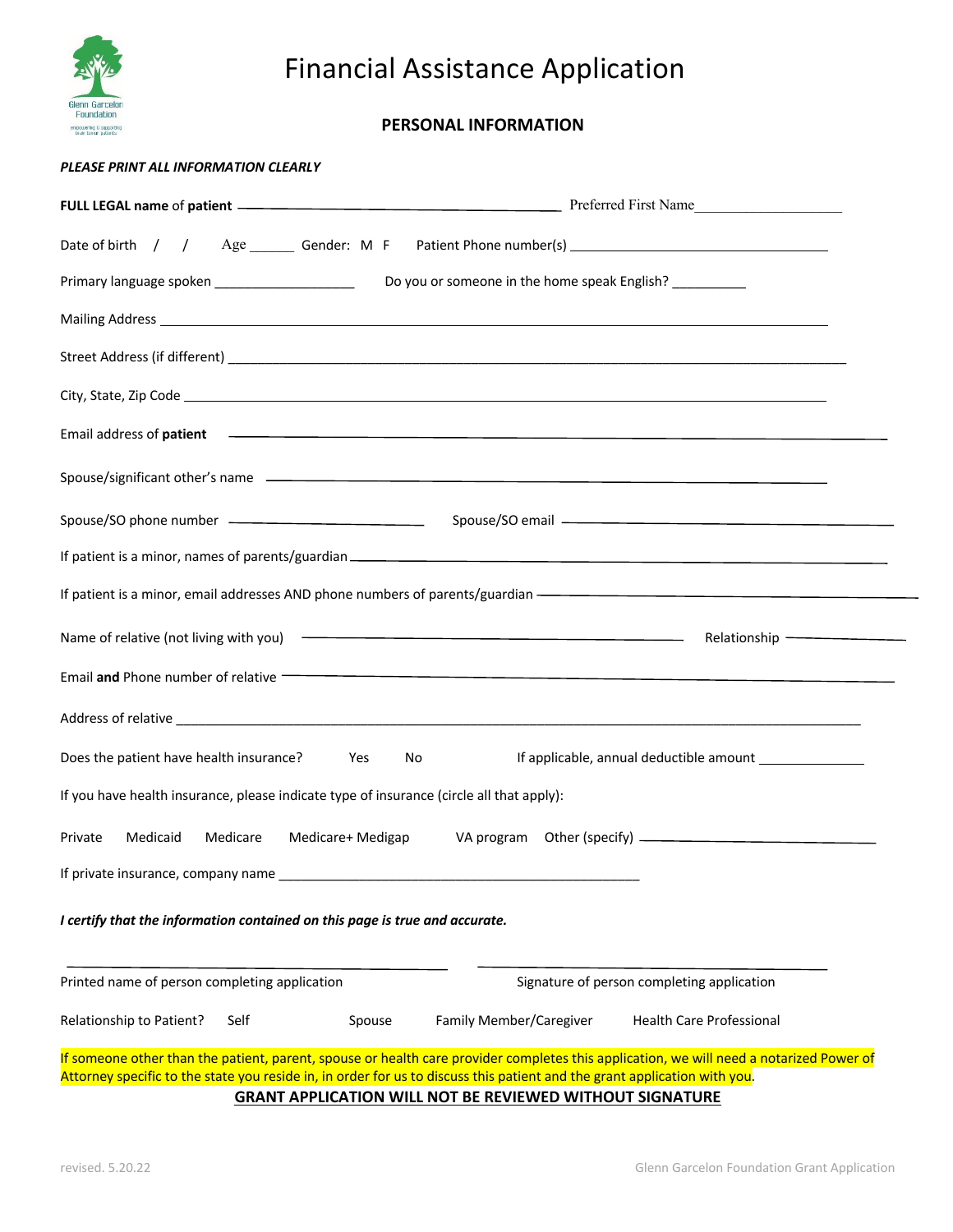## **Page 2 Particular PATIENT NAME**

# **FINANCIAL INFORMATION**

|                                    | Is patient currently employed? Yes No If employed, employer's name                                                                                                                                                             |                 |                                              | <u> 1990 - John Harry Harry Harry Harry Harry Harry Harry Harry Harry Harry Harry Harry Harry Harry Harry Harry H</u>                                                                                                                                                            |                       |
|------------------------------------|--------------------------------------------------------------------------------------------------------------------------------------------------------------------------------------------------------------------------------|-----------------|----------------------------------------------|----------------------------------------------------------------------------------------------------------------------------------------------------------------------------------------------------------------------------------------------------------------------------------|-----------------------|
|                                    |                                                                                                                                                                                                                                |                 |                                              |                                                                                                                                                                                                                                                                                  |                       |
|                                    |                                                                                                                                                                                                                                |                 |                                              |                                                                                                                                                                                                                                                                                  |                       |
|                                    |                                                                                                                                                                                                                                |                 |                                              | Number of employed people in household _______                                                                                                                                                                                                                                   |                       |
|                                    |                                                                                                                                                                                                                                |                 |                                              | If there are unemployed adults in the home, other than patients, why are they unemployed?<br>If there are unemployed adults in the home, other than patients, why are they unemployed?                                                                                           |                       |
| <b>INCOME</b>                      |                                                                                                                                                                                                                                |                 |                                              |                                                                                                                                                                                                                                                                                  |                       |
|                                    | Total Annual Income for all living in the household [100] [100] [100] [100] [100] [100] [100] [100] [100] [100] [100] [100] [100] [100] [100] [100] [100] [100] [100] [100] [100] [100] [100] [100] [100] [100] [100] [100] [1 |                 |                                              |                                                                                                                                                                                                                                                                                  |                       |
|                                    |                                                                                                                                                                                                                                |                 |                                              |                                                                                                                                                                                                                                                                                  |                       |
|                                    | Family Income Sources (check/circle all that apply)                                                                                                                                                                            |                 |                                              |                                                                                                                                                                                                                                                                                  |                       |
| Salary                             | Pension                                                                                                                                                                                                                        | Social Security | Unemployment                                 | Short-Term Disability                                                                                                                                                                                                                                                            | <b>SSD Disability</b> |
| SSI                                | Public Assistance                                                                                                                                                                                                              | Family/Friends  |                                              |                                                                                                                                                                                                                                                                                  |                       |
|                                    | assist you, please include that information. (use a separate sheet, if necessary)                                                                                                                                              |                 |                                              | List the names of all other organizations and foundations that you have applied to for financial assistance. If you received assistance,<br>please note next to the organization's name, how much you received and when. If a GoFundMe page or other fundraiser has been held to |                       |
| <b>EXPENSES</b>                    |                                                                                                                                                                                                                                |                 |                                              |                                                                                                                                                                                                                                                                                  |                       |
|                                    | Monthly Rent/Mortgage _____________                                                                                                                                                                                            |                 | Monthly Utility Bill __________              | Monthly Phone/Cable/Internet _________________                                                                                                                                                                                                                                   |                       |
|                                    | Number of Vehicles in Household? ________                                                                                                                                                                                      |                 | Automobile Monthly Payment(s) ______________ |                                                                                                                                                                                                                                                                                  |                       |
|                                    |                                                                                                                                                                                                                                |                 |                                              |                                                                                                                                                                                                                                                                                  |                       |
|                                    |                                                                                                                                                                                                                                |                 |                                              |                                                                                                                                                                                                                                                                                  |                       |
|                                    |                                                                                                                                                                                                                                |                 |                                              |                                                                                                                                                                                                                                                                                  |                       |
|                                    | I certify that the information contained on this page is true and accurate.                                                                                                                                                    |                 |                                              |                                                                                                                                                                                                                                                                                  |                       |
| Signature of applicant or guardian | date                                                                                                                                                                                                                           |                 |                                              |                                                                                                                                                                                                                                                                                  |                       |

# **GRANT APPLICATION WILL NOT BE REVIEWED WITHOUT SIGNATURE**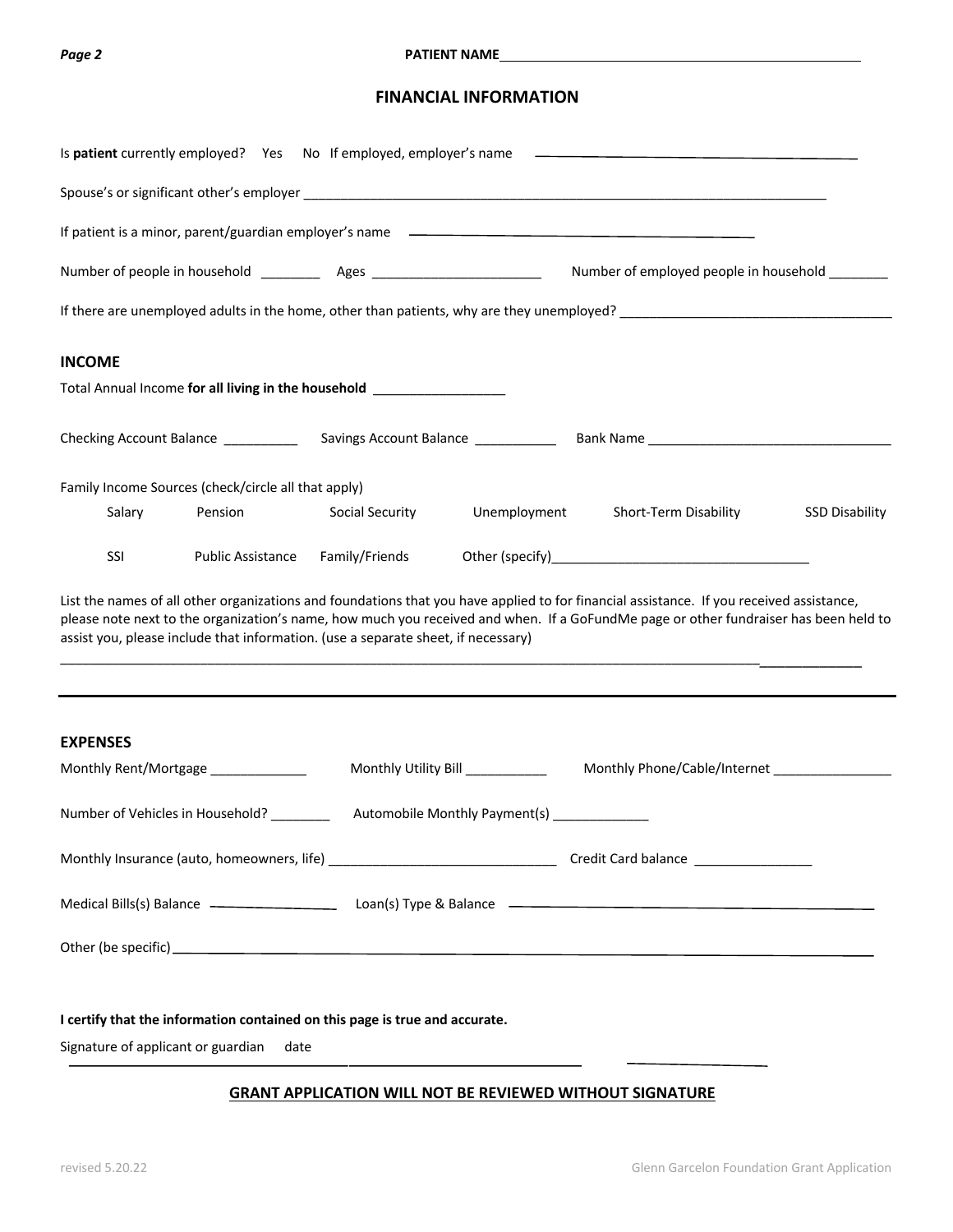# **ADDITIONAL REQUIRED ITEMS TO BE SUBMITTED WITH APPLICATION**

**Your application cannot be forwarded to the Review Committee until we receive the completed application, as well as the following items.**

# **REQUIRED ITEMS**

- **PROOF OF INCOME** (in PDF format)
	- First two pages of signed copy of 1040 income tax return for the past 2 years (blacken out social security numbers) OR if you do not file tax returns: please submit 6 months' worth of copies of pay checks/stubs, unemployment checks, or SSI, SSD, public assistance benefit notifications for all members of household.
	- If patient is a minor, financial records of parent/guardian need to be submitted.
	- **All income earners in household need to submit these items**.
- **BILLS** (in **PDF** format)
	- Copies of current bills that you are requesting to be paid. Must include account number and mailing address of vendor. **Please prioritize which bills are most crucial to receive help with**.
	- Checks are not issued payable to the grant recipient. They will be sent to you, but payable to the company you have requested payment to (rent, mortgage, medical bills, utilities, etc.). Thus, we will need copies of those bills that include the account number and mailing address.
	- If you are requesting help with rent, submit a copy of your rental lease that includes your name, amount of rent, landlord's name and mailing address where payments are made.

## ● **MEDICAL REPORTS** (in **PDF** format)

- Copy of pathology report, if you have had biopsy/surgery.
- Copy of most recent MRI report (not MRI scan)

## **OPTIONAL ITEMS**

## **(while not required, including these items will help the Review Committee get to know you better)**

- **PHOTOS** (in JPG or PNG format) Do not send copy of driver's license
	- Submit several high quality pictures in jpg format. High quality photos are imperative. Scanned pictures will not be high quality enough, so if emailing, please attach to email. If sent separate from application, please send them digitally in jpg format to **ggf@glenngarcelonfoundation.org** and put your name in the subject line. Note: we do not need photos of your head following surgery.
	- We are unable to return photos to you, so be sure to only send those you have duplicates of.
- **PERSONAL STORY** (in PDF format)
	- On a separate sheet of paper, please "tell your story" so that we may get to know more about you and the journey you are on. **We want to know about you**: career, interests, family, what life was like both before and since your diagnosis, etc.
- **TESTIMONIAL** (in **PDF** format)
	- Have a family member or close friend tell us about you. We want to get to know you from someone else's perspective. (please do not have them write about your brain tumor journey)

PLEASE INITIAL YOUR CHOICE: If I am awarded a grant, \_\_\_\_\_\_\_\_\_\_\_ I DO or \_\_\_\_\_\_\_\_\_\_\_\_\_ I DO NOT agree to allow my picture and/or story to be used by the Glenn Garcelon Foundation to promote awareness of the financial devastation as a result of a brain tumor diagnosis.

Signature of applicant or guardian \_\_\_\_\_\_\_\_\_\_\_\_\_\_\_\_\_\_\_\_\_\_\_\_\_\_\_\_\_\_\_\_\_\_\_\_\_\_\_\_\_\_\_\_\_\_\_\_\_\_\_\_\_\_\_date \_\_\_\_\_\_\_\_\_\_\_\_\_\_\_\_\_\_

# **GRANT APPLICATION WILL NOT BE REVIEWED WITHOUT SIGNATURE**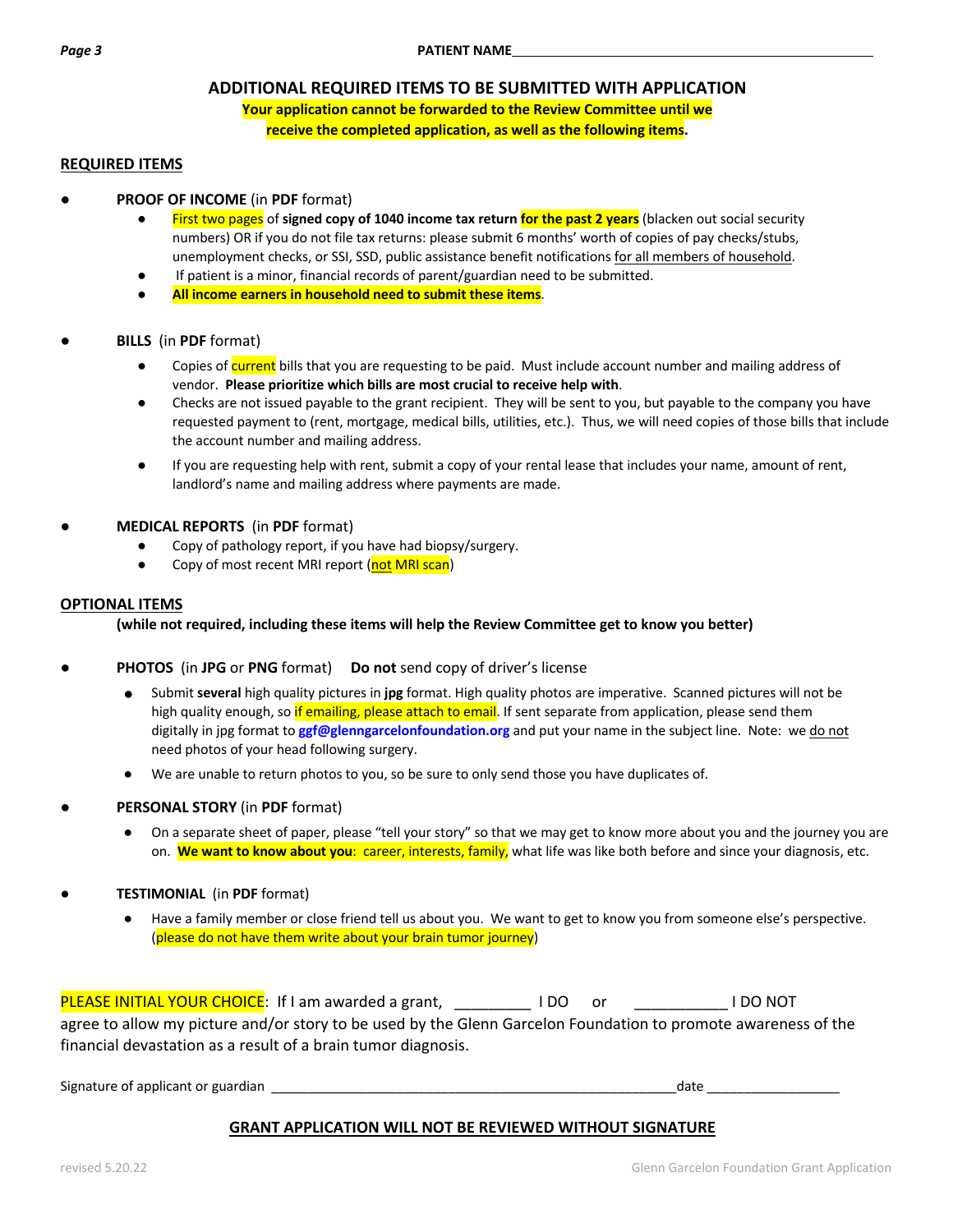#### *page 4* **PATIENT NAME**

# **MEDICAL INFORMATION TO BE PROVIDED BY APPLICANT/PATIENT**

Date of diagnosis \_\_\_\_\_\_\_\_\_\_\_\_\_ If this is a recurrence, date of original diagnosis \_\_\_\_\_\_\_\_

Neurosurgeon's or doctor's **name and phone number (REQUIRED)** \_\_\_\_\_\_\_\_\_\_\_\_\_\_\_\_\_\_\_\_\_\_\_\_\_\_\_\_\_\_\_\_\_\_\_\_\_\_\_\_\_\_\_\_\_\_\_\_\_\_\_\_\_\_\_\_\_\_

Oncologist's name and phone number (if applicable)

Hospital where receiving treatment(s)

# **DEMOGRAPHICS**

 $\mathcal{L}_\text{max} = \mathcal{L}_\text{max} = \mathcal{L}_\text{max} = \mathcal{L}_\text{max} = \mathcal{L}_\text{max} = \mathcal{L}_\text{max} = \mathcal{L}_\text{max} = \mathcal{L}_\text{max} = \mathcal{L}_\text{max} = \mathcal{L}_\text{max} = \mathcal{L}_\text{max} = \mathcal{L}_\text{max} = \mathcal{L}_\text{max} = \mathcal{L}_\text{max} = \mathcal{L}_\text{max} = \mathcal{L}_\text{max} = \mathcal{L}_\text{max} = \mathcal{L}_\text{max} = \mathcal{$ 

(Your responses are private and will only be used for our records. They will **not** be used to determine your eligibility for a grant.)

#### **What is applicant's ethnic origin?**

- African American/Black
- Arab American
- Asian
- Hawaiian/Pacific Islander
- Latino/Latina/Latinx
- Multiracial
- Native American/Indigenous
- South Asian
- White/Caucasian
- Other (please specify)

#### **What is applicant's age?**

- Under 10 years old
- 10-17 years old
- 18-25 years old
- 26-35 years old
- 36-48 years old
- 48-54 years old
- 55-64 years old
- 65-74 years old
- 75 years or older

#### **What is applicant's marital status?**

- Married
- Domestic Partnership
- Divorced
- Separated
- Single, never married
- Widowed

#### **What is applicant's gender?**

- Man
- Woman

|  | Non-binary (neither, both or something else) Please specify |  |
|--|-------------------------------------------------------------|--|
|--|-------------------------------------------------------------|--|

#### **How did you learn about the Glenn Garcelon Foundation**?

| friena | Iwebsite | lnews article | ldoctor/social worker | i web search | l social media | event | other |
|--------|----------|---------------|-----------------------|--------------|----------------|-------|-------|

## **I certify that the information on this page is true and accurate.**

Signature of applicant or guardian date of a set of a set of a set of a set of a set of a set of a set of a set of a set of a set of a set of a set of a set of a set of a set of a set of a set of a set of a set of a set of

# **GRANT APPLICATION WILL NOT BE REVIEWED WITHOUT SIGNATURE**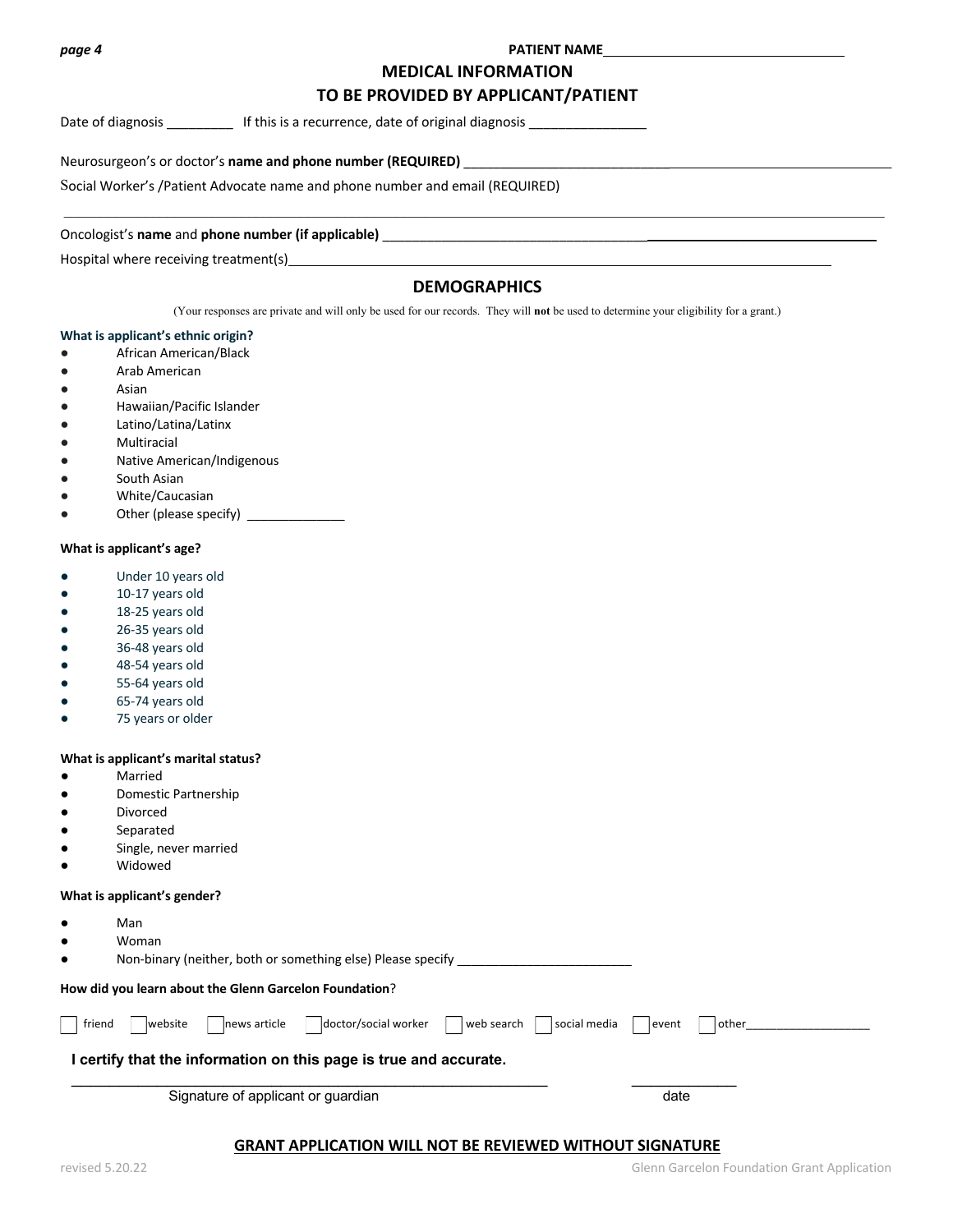### **Patient signature**

I give permission for my doctor(s) to provide information and reports about my medical condition and treatment to the Glenn Garcelon Foundation. Further, I give permission to hospital personnel to provide additional information about my needs to the Glenn Garcelon Foundation. I certify that neither I nor anyone **other than a medical professional treating me for my brain tumor completed ANY part of this page other than my signature above.** 

# *MEDICAL PERSONNEL REPORT*

## **This section can ONLY be completed by your oncologist, neurosurgeon, neurologist (or a nurse in one of those offices), social worker or other health care professional treating you for your brain tumor.**

| Patient Name Lawrence and the contract of the contract of the contract of the contract of the contract of the contract of the contract of the contract of the contract of the contract of the contract of the contract of the    | <u><b><u>Uther nearth care</u></b> professional treating you for your prain tanion</u>                              |                             |                                                                                                                                                                                                                                |      |                                    |        |  |
|----------------------------------------------------------------------------------------------------------------------------------------------------------------------------------------------------------------------------------|---------------------------------------------------------------------------------------------------------------------|-----------------------------|--------------------------------------------------------------------------------------------------------------------------------------------------------------------------------------------------------------------------------|------|------------------------------------|--------|--|
| Date of Diagnosis: ________                                                                                                                                                                                                      |                                                                                                                     |                             |                                                                                                                                                                                                                                |      |                                    |        |  |
| Circle one: benign                                                                                                                                                                                                               | malignant unknown at this time                                                                                      | <b>Primary brain tumor?</b> | <b>Press</b>                                                                                                                                                                                                                   | No   |                                    |        |  |
| If secondary, location of primary cancer?<br>1990 - Recurrence President District Proposition of primary cancer?<br>2001 - President District President District President President President President President President Pre |                                                                                                                     |                             |                                                                                                                                                                                                                                |      |                                    | Yes No |  |
| Is patient in active treatment? Yes No If not in active treatment, how often do you see the patient?                                                                                                                             |                                                                                                                     |                             |                                                                                                                                                                                                                                |      |                                    |        |  |
| Please indicate type(s) of treatment(s) patient has received (circle all that apply)                                                                                                                                             |                                                                                                                     |                             |                                                                                                                                                                                                                                |      |                                    |        |  |
| Chemotherapy                                                                                                                                                                                                                     | Radiation                                                                                                           | MRI                         | Surgery                                                                                                                                                                                                                        |      | Palliative care                    |        |  |
| Bone marrow/stem cell transplant Other (specify)                                                                                                                                                                                 |                                                                                                                     |                             | the contract of the contract of the contract of the contract of the contract of the contract of                                                                                                                                |      |                                    |        |  |
| Please indicate type(s) of treatment(s) patient might need in the future (circle all that apply)                                                                                                                                 |                                                                                                                     |                             |                                                                                                                                                                                                                                |      |                                    |        |  |
| Chemotherapy                                                                                                                                                                                                                     | Radiation                                                                                                           | MRI                         | Surgery                                                                                                                                                                                                                        |      | Palliative care                    |        |  |
| Bone marrow/stem cell transplant                                                                                                                                                                                                 |                                                                                                                     |                             |                                                                                                                                                                                                                                |      |                                    |        |  |
| In your opinion, is the patient able to work at this time (if a minor, is parent unable to work due to caregiving responsibilities)?                                                                                             |                                                                                                                     |                             |                                                                                                                                                                                                                                |      |                                    |        |  |
| HEALTH CARE PROFESSIONAL INFORMATION (please print)                                                                                                                                                                              |                                                                                                                     |                             |                                                                                                                                                                                                                                |      |                                    |        |  |
|                                                                                                                                                                                                                                  |                                                                                                                     |                             |                                                                                                                                                                                                                                |      |                                    |        |  |
|                                                                                                                                                                                                                                  |                                                                                                                     |                             |                                                                                                                                                                                                                                |      |                                    |        |  |
|                                                                                                                                                                                                                                  |                                                                                                                     |                             |                                                                                                                                                                                                                                |      |                                    |        |  |
| Name and Title of person completing this section, if different than above (please print)                                                                                                                                         |                                                                                                                     |                             |                                                                                                                                                                                                                                |      |                                    |        |  |
| Phone                                                                                                                                                                                                                            |                                                                                                                     |                             | Email: Email: All and the second contract of the second contract of the second contract of the second contract of the second contract of the second contract of the second contract of the second contract of the second contr |      |                                    |        |  |
| Your relationship to person applying for help:                                                                                                                                                                                   | Doctor                                                                                                              | Nurse                       | Social Worker                                                                                                                                                                                                                  |      | Other ____________________________ |        |  |
| Signature of Medical Professional                                                                                                                                                                                                |                                                                                                                     |                             |                                                                                                                                                                                                                                | Date |                                    |        |  |
| PLEASE WRITE A SHORT STATEMENT ON THE PATIENT'S MEDICAL CONDITION AND YOUR FINANCIAL NEEDS ASSESSMENT OF                                                                                                                         |                                                                                                                     |                             |                                                                                                                                                                                                                                |      |                                    |        |  |
| THIS PATIENT OR ATTACH LETTERHEAD OR ENVELOPE ASSOCIATED WITH THE CLINIC/HOSPITAL COMPLETING THIS PAGE.                                                                                                                          | If you wish to speak with us, please call (503-969-7651) or email completed form to ggf@glenngarcelonfoundation.org |                             |                                                                                                                                                                                                                                |      |                                    |        |  |

**All information is strictly confidential and is for Glenn Garcelon Foundation use only**